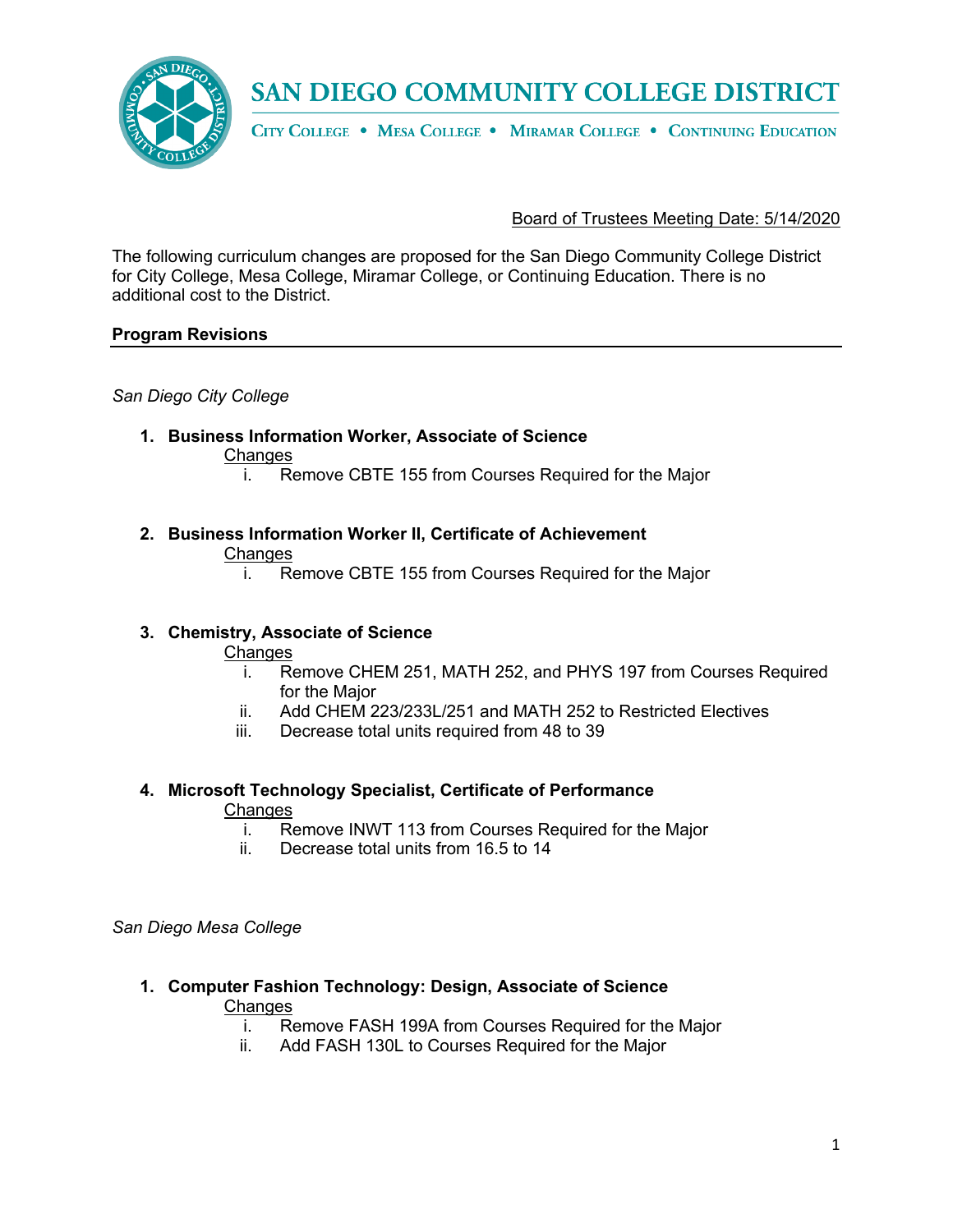

CITY COLLEGE . MESA COLLEGE . MIRAMAR COLLEGE . CONTINUING EDUCATION

## **2. Computer Fashion Technology: Design Certificate of Achievement**

**Changes** 

- i. Remove FASH 199A from Courses Required for the Major
- ii. Add FASH 130L to Courses Required for the Major

## **3. Fashion Design Associate of Science**

### **Changes**

- i. Remove FASH 199A/199B/199C from Courses Required for the Major
- ii. Add FASH 130L/131L/145L to Courses Required for the Major

## **4. Fashion Design Certificate of Achievement**

**Changes** 

- iii. Remove FASH 199A/199B from Courses Required for the Major
- iv. Add FASH 130L/145L to Courses Required for the Major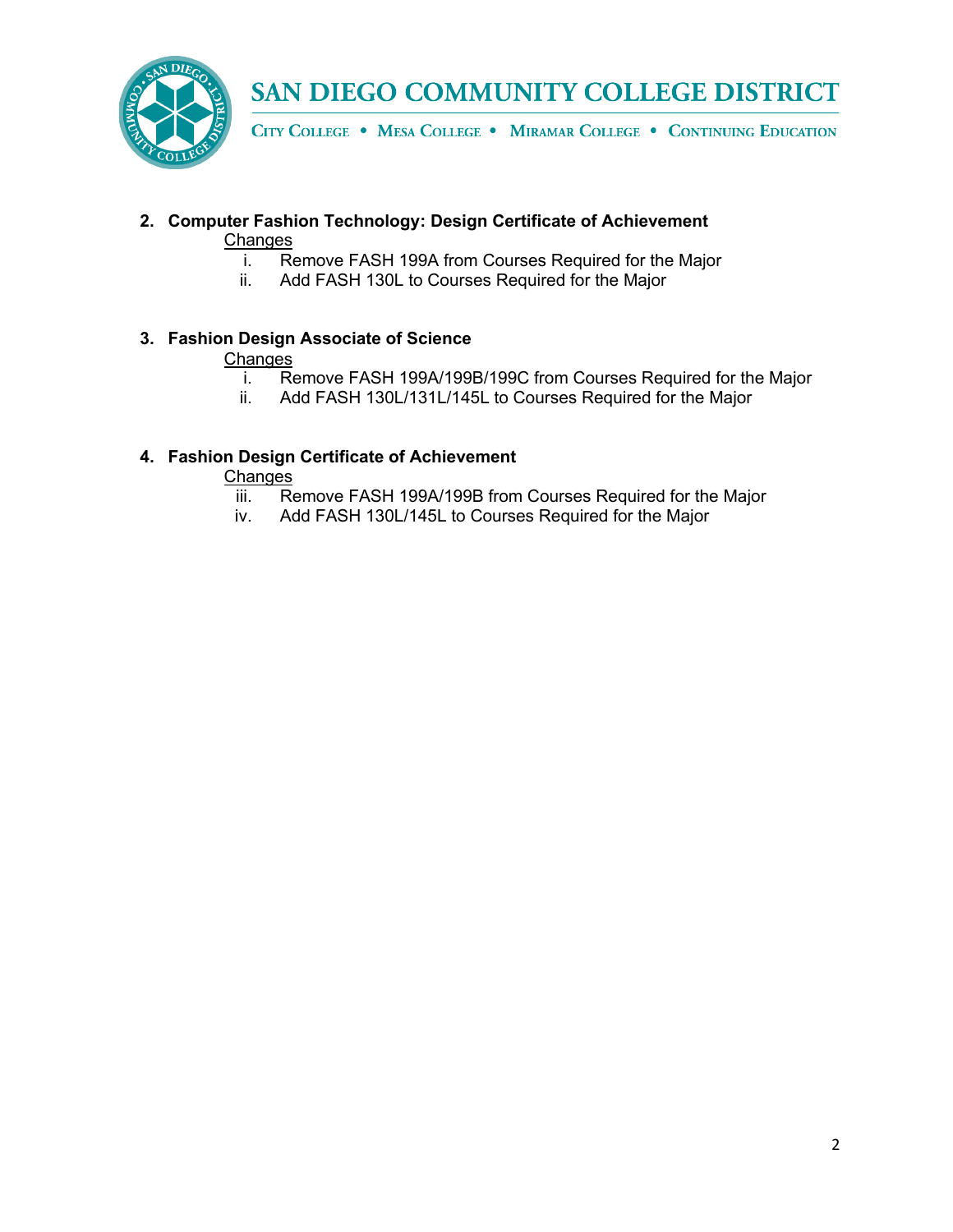

CITY COLLEGE . MESA COLLEGE . MIRAMAR COLLEGE . CONTINUING EDUCATION

| <b>New Courses</b>                                           | <b>Units</b> |
|--------------------------------------------------------------|--------------|
| San Diego City College                                       |              |
| HUMS 75—Working with Homeless and At-Risk Populations        | 2 Units      |
| San Diego Miramar College                                    |              |
| PADM 270— Public Administration Internship / Work Experience | 1-4 Units    |